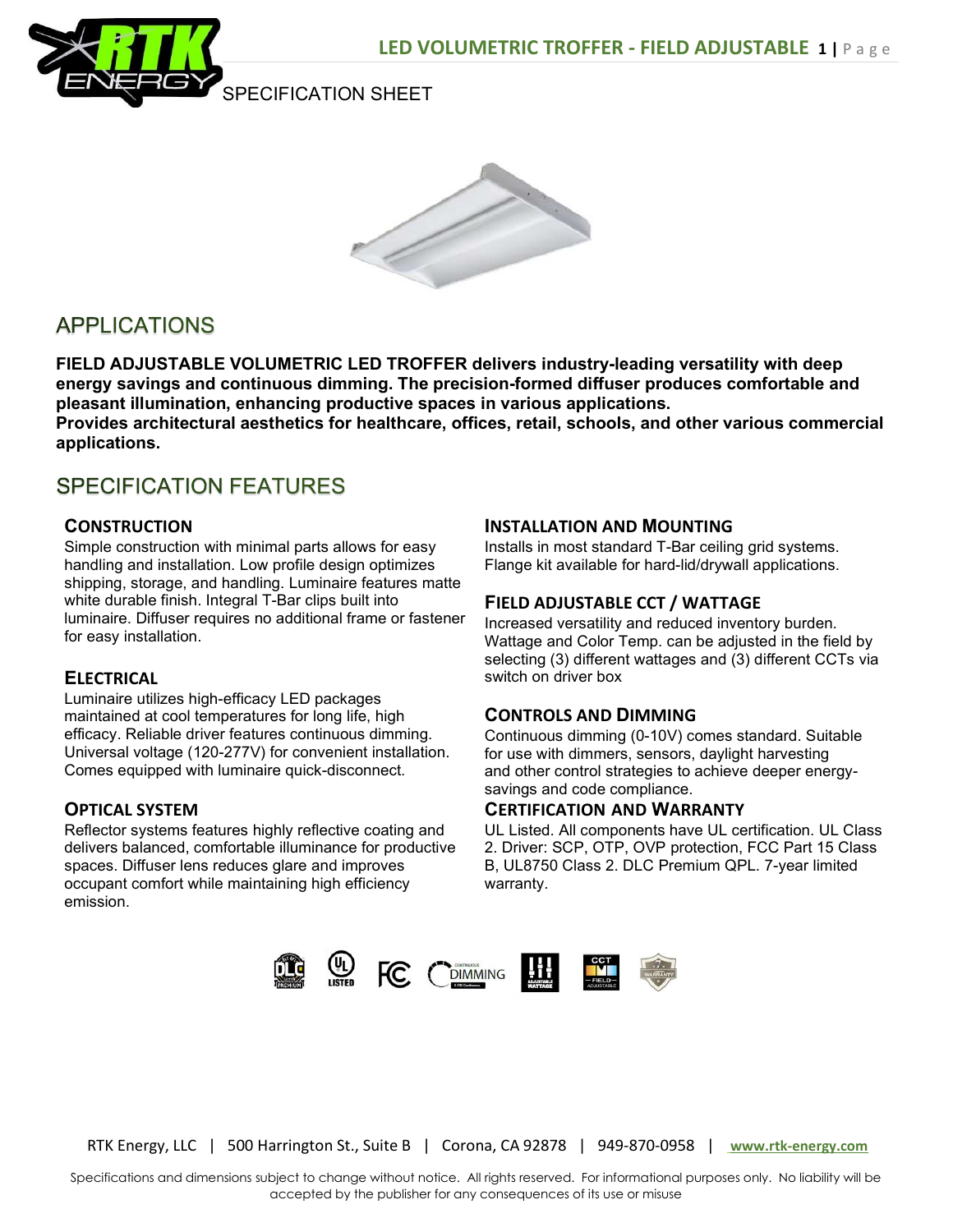#### Ordering Example: rAO-22-TW-TK-DIM

Product Series: rAO

| <b>FORM FACTOR</b>                                                                                                                                           | <b>WATTAGE</b>                                                                  | <b>CCT</b>                                                   | <b>VOLTAGE</b>               | <b>DIMMING</b>                                       | <b>EMERGENCY</b><br><b>BACKUP</b>                                      | <b>CONTROLS</b>                                                                                                                                             |
|--------------------------------------------------------------------------------------------------------------------------------------------------------------|---------------------------------------------------------------------------------|--------------------------------------------------------------|------------------------------|------------------------------------------------------|------------------------------------------------------------------------|-------------------------------------------------------------------------------------------------------------------------------------------------------------|
| $22 = 2'x2'$<br><b>Volumetric LED</b><br><b>Troffer - Center</b><br><b>Diffuser</b><br>$24 = 2'x4'$<br>Volumetric LED<br>Troffer - Center<br><b>Diffuser</b> | <b>TW= Tunable</b><br>Wattage<br>$2x2=$<br>20W/25W/30W<br>$2x4=$<br>25W/30W/34W | <b>TK= Tunable Color</b><br>Temperature<br>3500K/4000K/5000K | [Blank]= 120-<br><b>277V</b> | $DIM = 0-10V$<br><b>Continuous</b><br><b>Dimming</b> | [Blank]=<br>No Emergency<br><b>Backup</b><br>EM07=700lm<br>EM14=1400lm | [Blank]= No<br>Control<br>OSDL/BT=<br>Wireless Bluetooth<br><b>Occupancy Sensor</b><br><b>WLC/BT= Wireless</b><br><b>Bluetooth Lighting</b><br>Control Node |

## TECHNICAL PARAMETERS

| <b>Fixture</b>                       | rAO-22-TW-TK-DIM                                                                 |                 |         |         |            |            |         |         |         |
|--------------------------------------|----------------------------------------------------------------------------------|-----------------|---------|---------|------------|------------|---------|---------|---------|
| Input Voltage (AC)                   | 120V-277V                                                                        |                 |         |         |            |            |         |         |         |
| <b>Input Frequency</b>               | 50/60 Hz                                                                         |                 |         |         |            |            |         |         |         |
| <b>Rated Wattage</b>                 | <b>25W</b><br><b>20W</b><br>30W<br><b>25W</b><br><b>25W</b><br>20W<br>30W<br>30W |                 |         |         |            | 20W        |         |         |         |
| <b>Delivered Lumens</b>              | 3.750lm                                                                          | 3,250lm         | 2,268lm | 3,780lm | 3,275lm    | 2,660 lm   | 3.810lm | 3.300m  | 2,680lm |
| <b>Efficacy</b>                      | 125lm/W                                                                          | 130 lm/W        | 132lm/W | 126lm/W | $131$ lm/W | $133$ lm/W | 127lm/W | 132lm/W | 134lm/W |
| CCT <sup>1</sup>                     | 3500K                                                                            |                 |         | 4000K   |            |            | 5000K   |         |         |
| <b>CRI</b>                           |                                                                                  | $82 + . R9 > 0$ |         |         |            |            |         |         |         |
| <b>Color Consistency<sup>2</sup></b> | 5-step MacAdam Ellipse                                                           |                 |         |         |            |            |         |         |         |
| Lifespan (Hours)                     | 75.000                                                                           |                 |         |         |            |            |         |         |         |
| L70 <sup>3</sup>                     | >72 Hours                                                                        |                 |         |         |            |            |         |         |         |
| <b>Power Factor</b>                  | >0.9                                                                             |                 |         |         |            |            |         |         |         |
| <b>THD</b>                           | $20\%$                                                                           |                 |         |         |            |            |         |         |         |
| <b>Dimming</b>                       | 0-10V Continuous (10-100%)                                                       |                 |         |         |            |            |         |         |         |
| <b>Operating Temperature</b>         | -20 $^{\circ}$ C to 50 $^{\circ}$ C                                              |                 |         |         |            |            |         |         |         |

| <b>Fixture</b>                 | rAO-24-TW-TK-DIM                    |                 |            |            |         |            |         |         |            |
|--------------------------------|-------------------------------------|-----------------|------------|------------|---------|------------|---------|---------|------------|
| Input Voltage (AC)             | 120V-277V                           |                 |            |            |         |            |         |         |            |
| <b>Input Frequency</b>         | 50/60 Hz                            |                 |            |            |         |            |         |         |            |
| <b>Rated Wattage</b>           | 34W                                 | 30W             | <b>25W</b> | 34W        | 30W     | <b>25W</b> | 34W     | 30W     | <b>25W</b> |
| <b>Delivered Lumens</b>        | 4.284lm                             | 3.900lm         | 3,350lm    | 4.318m     | 3,930lm | 3,375 lm   | 4,352m  | 3,960lm | 3,400lm    |
| <b>Efficacy</b>                | 126lm/W                             | 130 lm/W        | 134lm/W    | $127$ lm/W | 131lm/W | 135 lm/W   | 128lm/W | 132lm/W | 136lm/W    |
| CCT <sup>1</sup>               | 3500K                               |                 |            | 4000K      |         |            | 5000K   |         |            |
| <b>CRI</b>                     |                                     | $82 + . R9 > 0$ |            |            |         |            |         |         |            |
| Color Consistency <sup>2</sup> | 5-step MacAdam Ellipse              |                 |            |            |         |            |         |         |            |
| Lifespan (Hours)               | 75.000                              |                 |            |            |         |            |         |         |            |
| L70 <sup>3</sup>               | >72 Hours                           |                 |            |            |         |            |         |         |            |
| <b>Power Factor</b>            | >0.9                                |                 |            |            |         |            |         |         |            |
| <b>THD</b>                     | < 20%                               |                 |            |            |         |            |         |         |            |
| <b>Dimming</b>                 | 0-10V Continuous (10-100%)          |                 |            |            |         |            |         |         |            |
| <b>Operating Temperature</b>   | -20 $^{\circ}$ C to 50 $^{\circ}$ C |                 |            |            |         |            |         |         |            |

#### NOTES:

1. Quick ship: 4000K. Other CCTs may require a lead time or be special order

2. Typical color consistency. May vary or be changed.

3. L70 hours calculated based on LED package manufacturer LM80 report and ISTMT report of LED in luminaire. Stated values are for select catalog numbers.

RTK Energy, LLC | 500 Harrington St., Suite B | Corona, CA 92878 | 949-870-0958 | www.rtk-energy.com

Specifications and dimensions subject to change without notice. All rights reserved. For informational purposes only. No liability will be accepted by the publisher for any consequences of its use or misuse